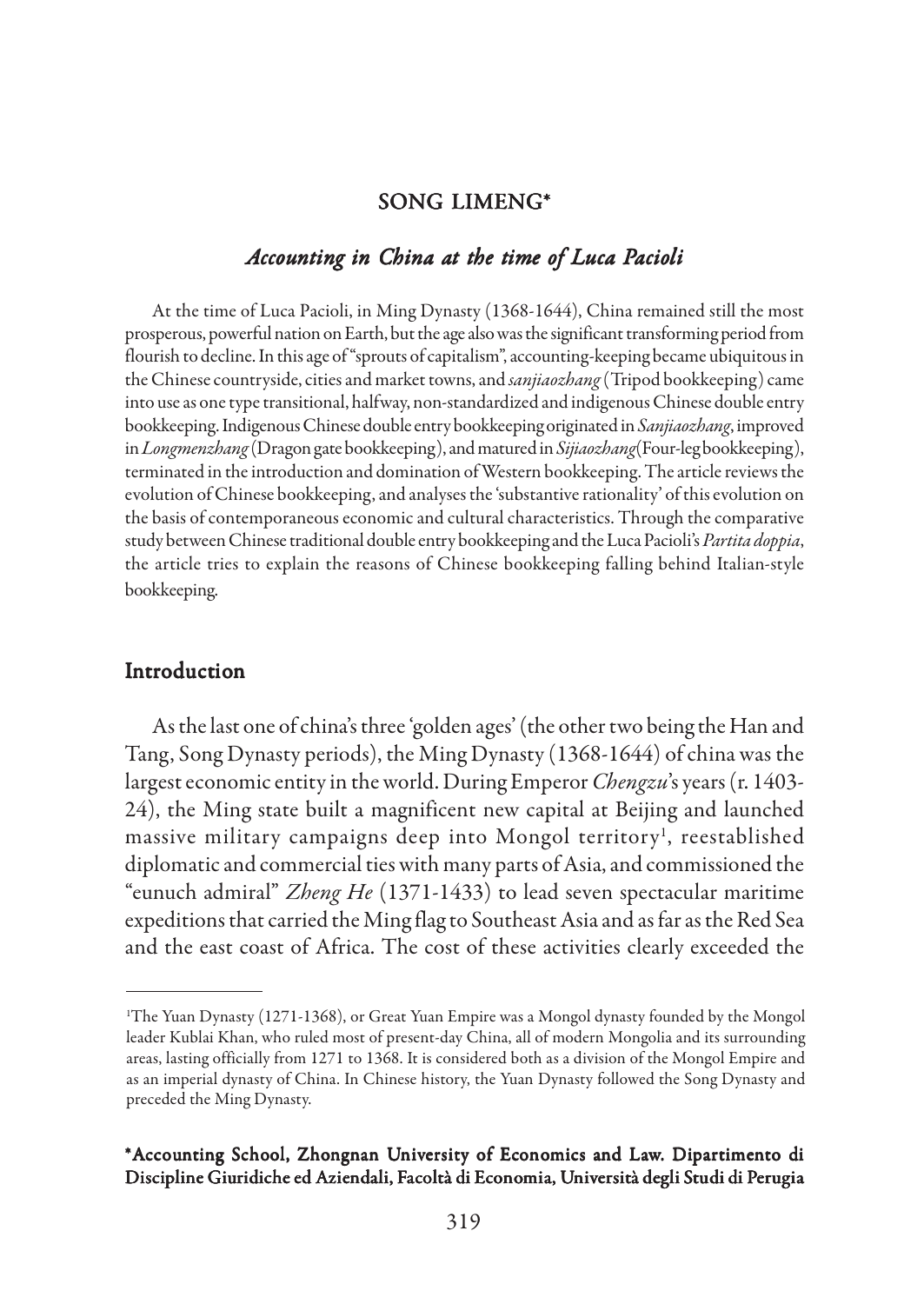financial capacity of any other government in the world during the early fifteenth century.

For the first time, China's foreign trade was expanding vigorously, and diplomatic and trade missions from all parts of Asia were traveling regularly to the Ming court. Meanwhile, richly laden Chinese "treasure ships" (*baochuan*)2 were calling at Indian and Middle Eastern ports. The ships of *Zheng He* were carrying large quantities of silks, porcelains, and other goods to Asian, African, and Middle Eastern markets (Guy, 1986). According to the records of the Biography of *Zheng He* in *Ming Shi* (history of Ming Dynasty), the motivation of *Zheng He*'s expeditions was 'to seek the missing emperor *Hui*, to show off the military in foreign countries and to reveal China's prosperity", but as Haraprasad Ray has pointed out, the longer the Ming maritime expeditions continued, the more the Chinese appear to have learned about commercial opportunities in the Indian Ocean and the Middle East(Ray, 1987). By 1415 they were supplying "South-east Asian and Indian pepper to Aden and Dhofar, Indian putchuk and pepper to Hormuz, sandalwood and rice to Moga- dishu (Ethiopia) and iron cauldrons and pans to Mecca", and "the profit motive is clear, and the overwhelmingly commercial character (of the expeditions) is too conspicuous to be overlooked" (Ray, 1987). To pay for a wide variety of "Oriental luxuries" including silks, porcelains, and other goods from China, governments from London to Cairo were complaining bitterly about "a flight of bullion to the East" (Lopez, Miskimin, and Udovitch, 1970). The once-prosperous Byzantine Empire was on the verge of economic and political collapse (Norwich, 1995), and gold and silver coins were becoming increasingly difficult to find in parts of northern India and Java (Digby, 1982). Yet silver appears to have been readily available along the major overland and maritime trade routes to China (Ma, 1970).

The accounting processes are reactive, that they develop mainly in response to business needs at any given time, and that their growth is relative to economics progress generally. In general, the higher the level of civilization, the more elaborate the bookkeeping methods (Chatfield, 1977). But flourishing foreign trade, developed manufacturing industry and rapid and dramatic population growth of Ming Dynasty didn't result in the qualitative leap of Chinese

<sup>2</sup> As *Wang Gungwu* has noted, the term '*baochuan*' indicates a 'search for treasure' on the part of the Chinese, an interesting point considering that the expeditions led by *Zheng He* generally have been regarded as diplomatic missions rather than commercial operations (Wang,1992).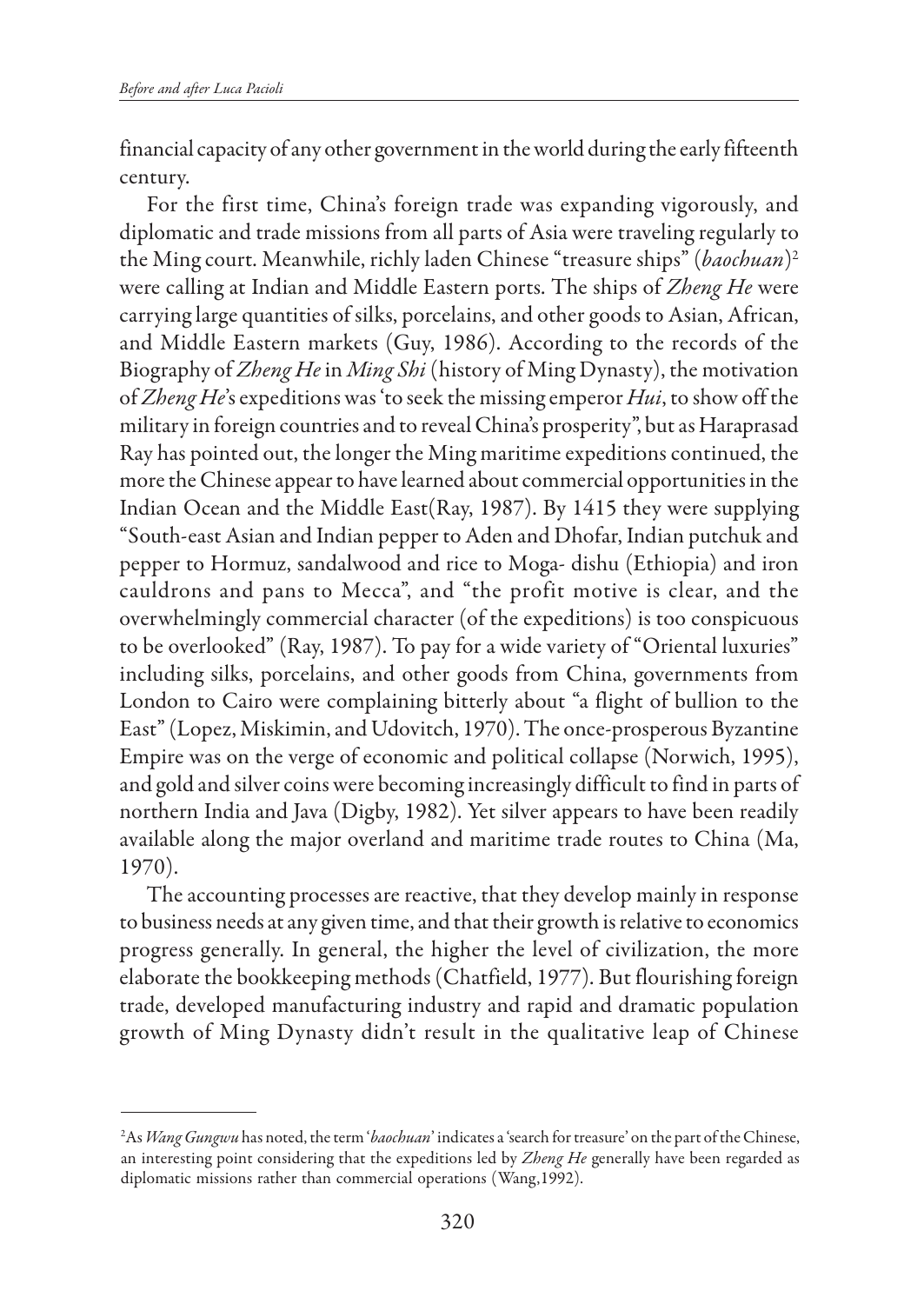bookkeeping system. The government accounting adopted the 'Four-pillar balancing' that originally came from the Tang and Song Dynasty, and the same as before, the non-government accounting mainly followed it and applied the simpler and practical single entry bookkeeping. In the Ming era, forms of private bookkeeping as well as the basic numeracy to sustain them were commonplace (Guo, 1988), nevertheless, budding capitalism and prosperous trade resulted in the significant progress of Chinese bookkeeping. Although it had not been widely used in practice, *sanjiaozhang* (Tripod bookkeeping), also known as *boxingzhang*(limping bookkeeping ), the quasi double entry bookkeeping method also first emerged in China, which was one type transitional, halfway, non-standardized and indigenous Chinese double entry bookkeeping and was the base of the subsequent *Longmenzhang* (Dragon gate bookkeeping) and the *Sijiaozhang*(Four-leg bookkeeping). The economy of Chinese important commercial cities in Ming Dynasty such as Beijing, Nanjing, Suzhou and Guangzhou looked as prosperous as contemporaneous Italian important city republics like Venezia, Genova and Firenze, nevertheless, Chinese bookkeeping already lags far behind the contemporaneous Italian bookkeeping. Since at least the fourteenth century, numerous Italian commercial documents attest to a process of transition from relatively crude single-entry accounts to various nonstandardized forms of double-entry bookkeeping (Origo, 1957; Littleton and Yamey 1956). Credit for standardizing the '*partita doppia'* in essentially the form in which it came down to the nineteenth century goes to the mathematician Luca Pacioli (his treatise on double-entry forms one chapter of his pathbreaking 1494 text on algebra). Facilitated by the printing press, texts detailing the "Italian method of bookkeeping" spread this mercantile gospel widely about the West in the sixteenth and seventeenth centuries (Littleton and Yamey, 1956).

### The government accounting from Western Zhou Dynasty to Ming Dynasty

As one of the earliest human civilizations, China has a long history of accounting and bookkeeping. Historical records indicate that approximately six thousand years ago the people of China were numerically literate. Calculations, memoranda and records (notched on wood) have shown aspects of the embryonic stage of Chinese accounting. The earliest reference to accounting in China is to Yu of the Xia Dynasty (2206 B.C.-1766 B.C.) who coined the Chinese term for accounting which is in use even today. He also introduced concepts of accounting and auditing which incorporate accountability. According to historical data,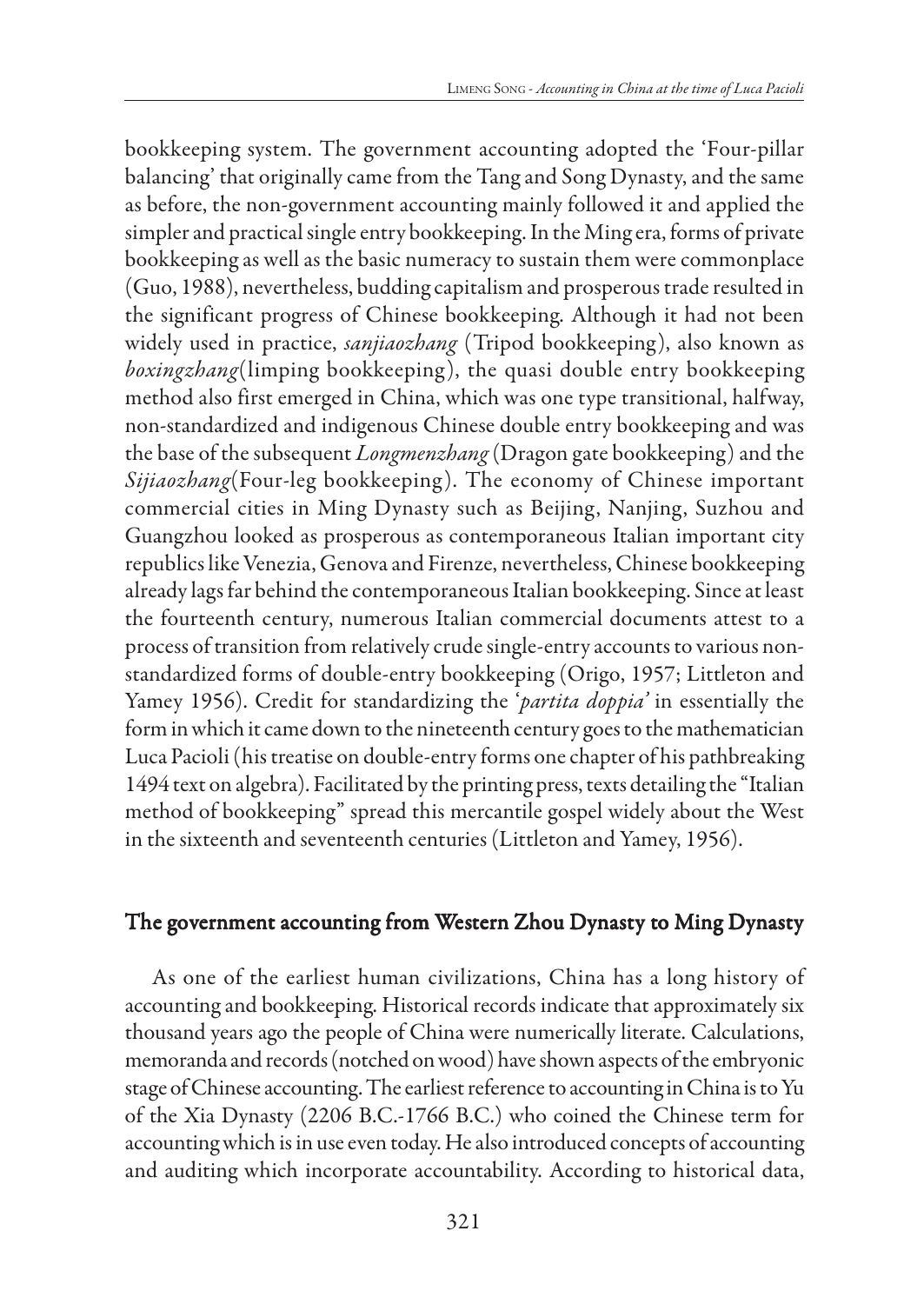accounting activities, the governmental accounting in particular, were fairly sophisticated in the Western Zhou Dynasty of more than three thousand years ago (Chatfield, 1977). At that time it became more advanced than accounting systems elsewhere in the world (Wei Lu and Max Aiken, 2003).

Before the Western Zhou Dynasty the account book took the *Cao Liu* (memorandum book), a type of day book. In the Western Zhou Dynasty the account books had two forms, *Cao Liu* and *Zong Qing* (Guo,1986). *Cao Liu* was used to record transactions very roughly as they occurred, and subsequently they recorded in *Zong Qing* (ledger) according to transaction categories based on account titles. This bookkeeping method, three-pillar bookkeeping (three column bookkeeping), with '*Ru*' (inflow) and '*Chu*' (outflow) as recording labels, was used in governmental accounts to keep track of the flows of crops, properties and other wealth to the Treasury of each Dynasty. Thus the basic account equation of  $Ru$  (inflow) - *Chu* (outflow) =  $Yu$  (stocks) was created for recording and reporting the state revenues, expenditures and net worth. As these three categories represent the three main aspects (or three pillars) of the economic activities of each Dynasty, the recording system is thus called 'Three-pillar bookkeeping' or *'Ru-Chu* bookkeeping' in the Chinese accounting literature (Zhao, 1987). This is a singleentry method and emphasis is placed upon sequential recording of state revenues, expenditures and worth. The three-pillar bookkeeping system played an important role in governmental accounting for about two thousand years from the *Western Zhou* Dynasty to the *mid-Song* Dynasty (around AD 1100).

After the *Western Zhou* Dynasty and during the many centuries of feudal society, accounting in China experienced slow development. However, there were some advances. For example, there was use of the *Bi-Bu* system - an auditing system developed in the *Tang* Dynasty (AD 618-907) - and also the invention of an elaborate government accounting system in the *Song* Dynasty (AD 960-1279). 'Four-pillar balancing' appeared initially during the *Tang* Dynasty. The feudal economy grew rapidly with the social productivity level rising substantially. As a result, bookkeeping or accounting activities progressed with a new momentum, which led to the invention of the 'Four-pillar balancing'. This method describes economic activities with four bookkeeping elements, i.e. *Jiuguang* (old trust - the stocks brought forward from a prior period), *Xingshou* (new receipts -the receipts or inflows during the current period), *Kaicu* (disbursement - the outflows during the current period), and *Shizai* (real existence - the ending balance). Chinese accounting scholars generally agree that the 'Four-pillar balancing' is the basic accounting equation in Chinese-style bookkeeping (Guo, 1982), that is:

1) *Jiuguang* (old trust) + *Xingshou* (new receipts) = *Kaicu* (disbursement) +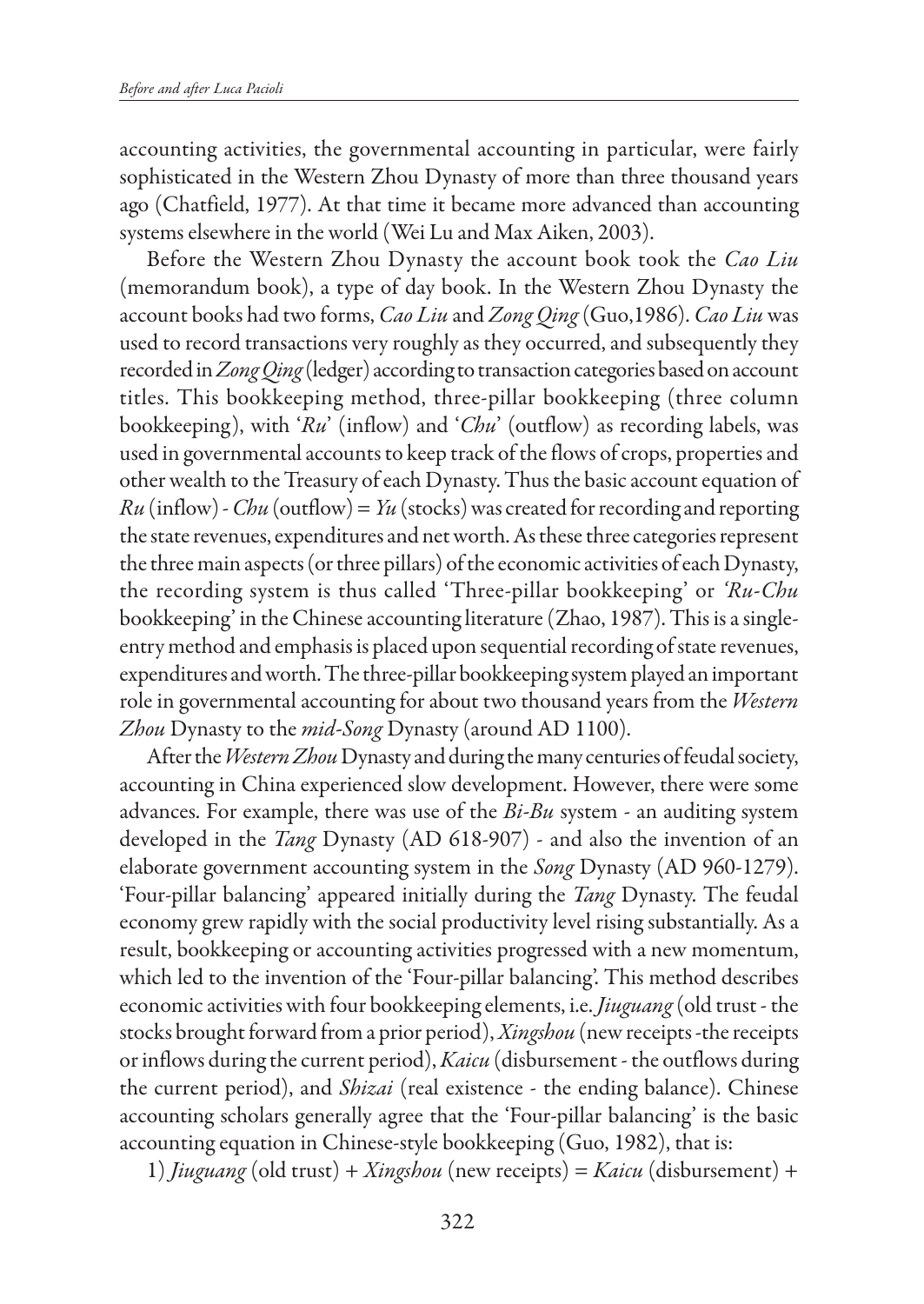*Shizai* (real existence or ending balance) or, this equation can be rearranged for trial balancing of account books:

2) *Xingshou* (new receipts) - *Kaicu* (disbursement) *= Jiuguang* (old trust) - *Shizai* (real existence or ending balance)

Obviously each category (or 'pillar') of this method represents one particular dimension of business transactions and internal articulation exists among them to form an interlocked framework for bookkeeping purpose. In fact, the principles of this method have been embodied in all subsequent Chinese-style bookkeeping systems.

In Ming Dynasty, Chinese single-entry bookkeeping became ubiquitous for society. The government inherited the four-pillar bookkeeping from Song Dynasty3 , but compared with its primitive period, the application of tour-pillar balancing in Ming Dynasty was more comprehensive, systematic and normative.

1) In *Hongwu* 14 years (1381), the emperor ordered that began to compile the *'Fu Yi Huang Ce* (Yellow Volume of Taxes and Corvee)' on the basis of household, which should be prepare by the 'four pillars' i.e. *Jiuguang* (old trust), *Xingshou* (new receipts) , *Kaicu* (disbursement) and *Shizai* (real existence or ending balance). The population mainly was divided to civilian, military and craftsmen, and according to the classification, recorded the population, farmland, grain tax, livestock, vehicle and vessel, etc in uniform formation by the four pillaring bookkeeping. As the foundation of other accounting books, the '*Fu Yi Huang Ce*' was the most important accounting book of the government.

2) The tax department was obliged to adopt the four pillar bookkeeping to record the taxation in the '*Qian Liang Wen Ce* (land tax register)', and also should bring it into correspondence with the foregoing '*Fu Yi Huang Ce*' in order to be convenient for the tax levy and auditing.

3) As the follow-up sector, the Storage department's bookkeeping had to be consistent with the tax department in respect of the bookkeeping method and the category.

4) The other departments must record the 'four pillars' when they drew and consumed the taxation (money or material patterns), then at the end of each year $^{\rm 4}$ , every local department must submit the annual accounting reports to its superior

<sup>3</sup> Although the Yuan Dynasty (1271-1368) followed the Song Dynasty and preceded the Ming Dynasty, but it was a Mongol dynasty that dominated China, so the government system of Ming Dynasty was from Song Dynasty rather than Yuan Dynasty.

<sup>4</sup> According to the Chinese lunar calendar.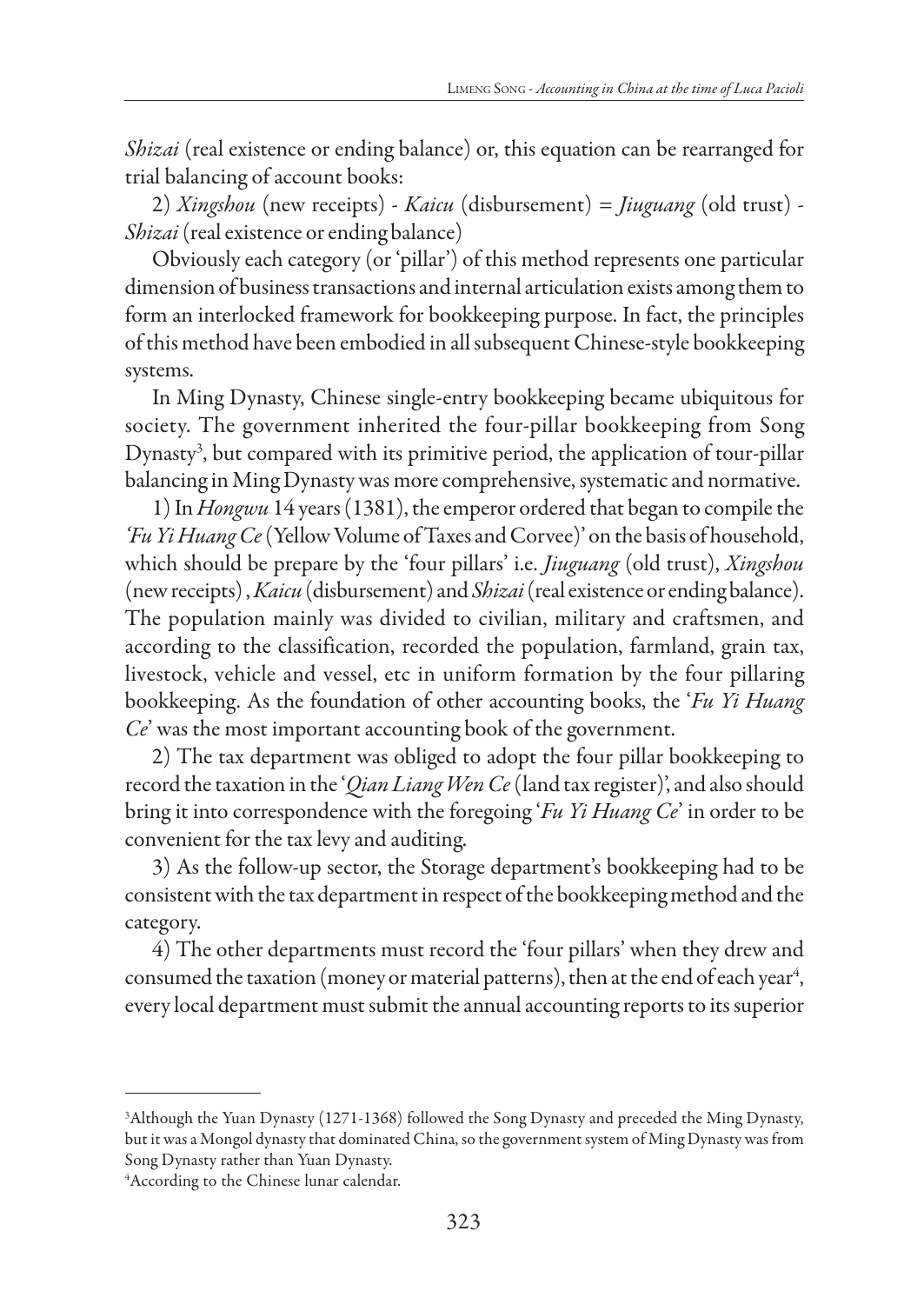department. The *Hu Bu* (the Ministry of Revenue in feudal China) Verify and write off the annual accounting reports of every department, and if find prepare error, return to restate, and if find corrupt transaction, transfer to the *Du Ca Yuan* (Censorate).

5) Every department must regularly present the regular statistical reports to the *Hu Bu* (the Ministry of Revenue in feudal China):

|         | Tri-annual report                                                                                    | Annual report                                                        | Semi-annual report and<br>quarterly report                                                              | Two-monthly report and<br>Monthly report |
|---------|------------------------------------------------------------------------------------------------------|----------------------------------------------------------------------|---------------------------------------------------------------------------------------------------------|------------------------------------------|
| Content | Jiuguang (old trust),                                                                                | Jiuguang (old trust),                                                | Jiuguang (old trust),                                                                                   | Kaicu (disbursement)                     |
|         | Xingshou (new receipts),<br>Kaicu (disbursement) and<br>Shizai (real existence or<br>ending balance) | Kaicu (disbursement)<br>Shizai (real existence or<br>ending balance) | Xingshou (new receipts), Xingshou (new receipts),<br>Kaicu and (disbursement) and<br>or ending balance) |                                          |
| Demand  | Fu Yi Huang Ce (Yellow<br>Volume of Taxes and<br>Corvee)                                             | Trial Balance                                                        | Record the real value                                                                                   | Record the real value                    |

## Figure 1 The regular statistical reporT The non-government accounting in the Ming Dynasty

In china, government initiatives in accounting have usually occurred earlier than for non-government accounting and the latter always followed and imitated the former, but in Ming dynasty, the status began to change quietly. The Chinese single entry bookkeeping, 'four pillars bookkeeping' dominated the nongovernment accounting of Ming Dynasty, but in this period, the 'sprout of double entry bookkeeping', i.e. *sanjiaozhang* (Tripod bookkeeping), also known as *boxingzhang* (limping bookkeeping), first emerged in China, and based on the *sanjiaozhang*, *Longmen Zhang* (Dragon gate bookkeeping)5 , the Chinese-style double-entry bookkeeping was applied at private banking and trading enterprises in the late Ming Dynasty.

Primitive elements of a capitalist economy emerged in China beginning with the late Ming Dynasty of the fifteenth century. As a consequence of the economic growth, merchandising and commercial activities such as family workshop or factories, banking, pawn-broking trades, and private loan financing, emerged and

<sup>5</sup> According to Chinese accounting historians, the so-called *Longmen Zhang* is a bookkeeping system invented by a merchant, named *Fu Shang,* in Northern China and was originally applied at private banking and trading enterprises (Guo, 1988; Lin, 1992).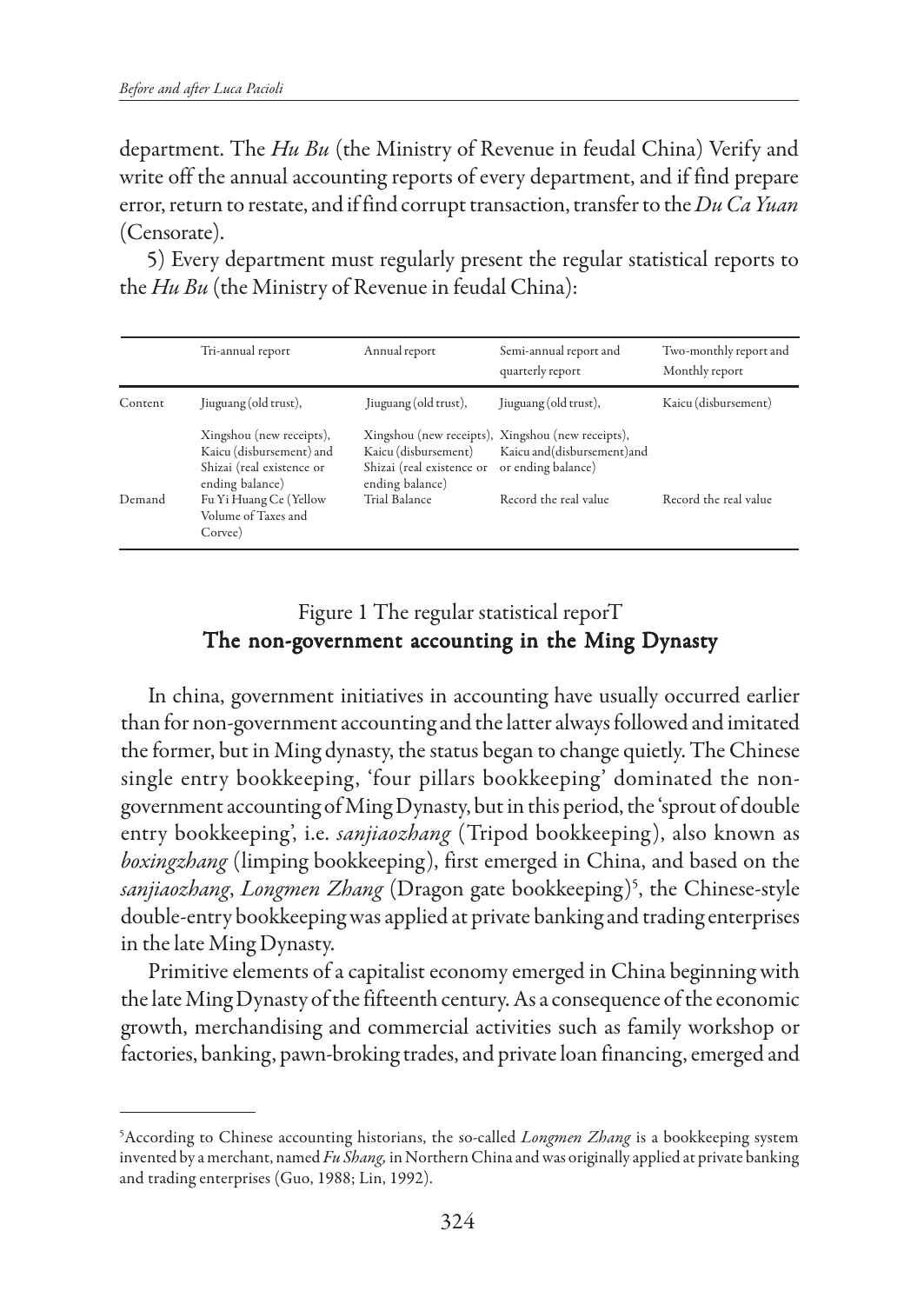expanded. In particular, banking activities through *Piaohao* or *Qiangzhuang* (money houses) and *Danpu* (pawnshops) became popular to provide credits and loans for merchants and bankers. The traditional government-oriented single entry bookkeeping became inadequate to keep track of more complicated and increasedvolume transactions among merchants and bankers and was gradually replaced by double-entry bookkeeping with the invention of *Longmen Zhang* in the late fifteenth century. Transformation of long established single-entry to double-entry bookkeeping was a slow process and Longmen Zhang went through two progressive stages of *Sanjiao Zhang* and *Shijiao Zhang* respectively. The *Sanjiao Zhang* (Tripot bookkeeping) required different treatments in recording transactions based on whether cash receipts or payments were involved. All noncash transactions (claims or transfers) involved the maintenance of dual records with an entry of *Lai Zhang* (from) and another of *Qu Zhang* (to) being made simultaneously. However, cash transactions would only be recorded with one entry (e.g. the cash dimension is omitted), or a single entry recording is made.

*Sanjiao Zhang*, also called ' Tripod (Three legs) bookkeeping' or 'Limping bookkeeping' in Chinese accounting literature, has demonstrated a significant progress in contrast to single-entry bookkeeping through a separation of cash and noncash transactions and recording noncash transactions in dual dimensions (Guo, 1982).Involving hybrid procedures, *Sanjiao Zhang* may be seen as a necessary step in the transformation of single entry to double-entry bookkeeping in China (Guo, 1988).

*Longmen Zhang*, and particularly the later refined version of *Shijiao Zhang* or *TianDi He Zhang*, is fairly similar to the Italian-style double entry bookkeeping system, although there are some substantial differences between the two. It is widely recognized in Chinese accounting literature that *Longmen Zhang* is an early form of Chinese-style double-entry bookkeeping and can thus be regarded as the important milestone in the evolution of Chinese accounting (Guo, 1988).

### Comparison of Chinese-style bookkeeping with Italian-style bookkeeping

1. The account book system and the accounting cycle.

From Western Zhou Dynasty, the account book of Chinese bookkeeping and the accounting cycle slowly had developed for almost three thousand years and in Ming Dynasty gradually moved towards maturity and normalization.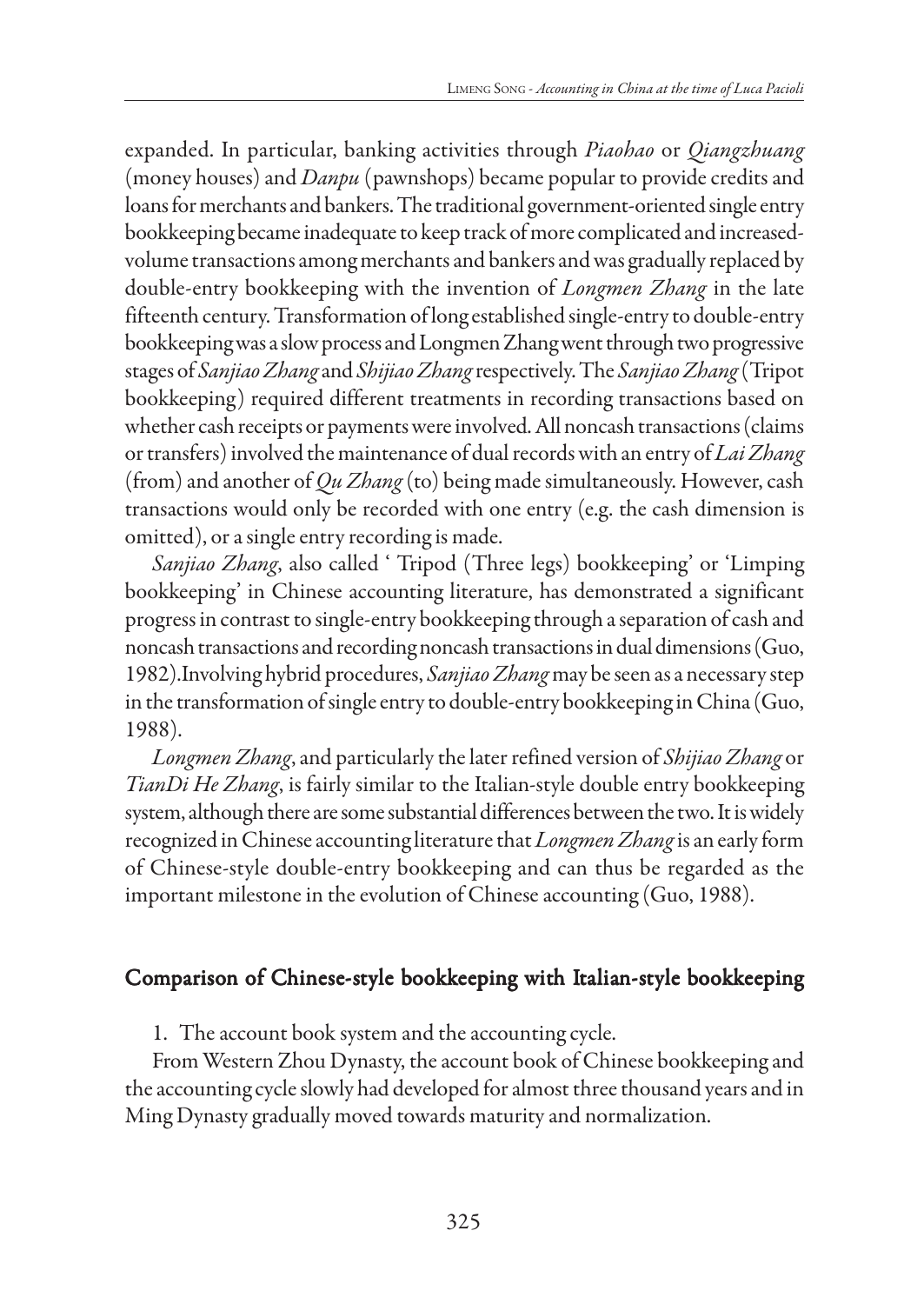*1) Cao Liu (*memorandum*)*, *also* called *Ben Zhang, Cao Pi, Di Bu, Di Zhang*, was used to keep records when a transaction occurred. It plays the role of source document.

*2) Xi Liu (diary),* also called *Ri Liu, Qing Liu, Er Liu, Zong chen,* was usually updated from *Cao Liu,* item by item, at the end of each day with a total required at the end of every ten days, every month and every year.

*3) Zong Qing (ledger),* also known as *Teng Qing Zhang, Zong Bu, Zong Zhang,* was used to classify and summarize business activities and transactions for a specific period. It was posted form *Xi Liu* and was used to keep the records of economic activities. This provided the evidence for any financial statements *(Hong Zhang)* and was the basis for the calculation of cost, profit and loss.

The accounting cycle from *Cao Liu* to *Hong Zhang*, a form of Chinese financial statement, is as shown in Figure 2. Compared with figure 3 the Italian-style bookkeeping, the similarities and differences could be found. *Cao Liu* in Chinese bookkeeping is the same as memorandum in Italian-style bookkeeping, in that both can perform the role of source document. *Xi Liu* in Chinese accounting has long been different from the journal in Italian-style bookkeeping. It comprise only the rewriting of *Cao Liu* while Italian-style bookkeeping has the required journal entries using debit and credit as double-entry system. *Zong Qing* in Chinese accounting has been the same as transactions on each individual account.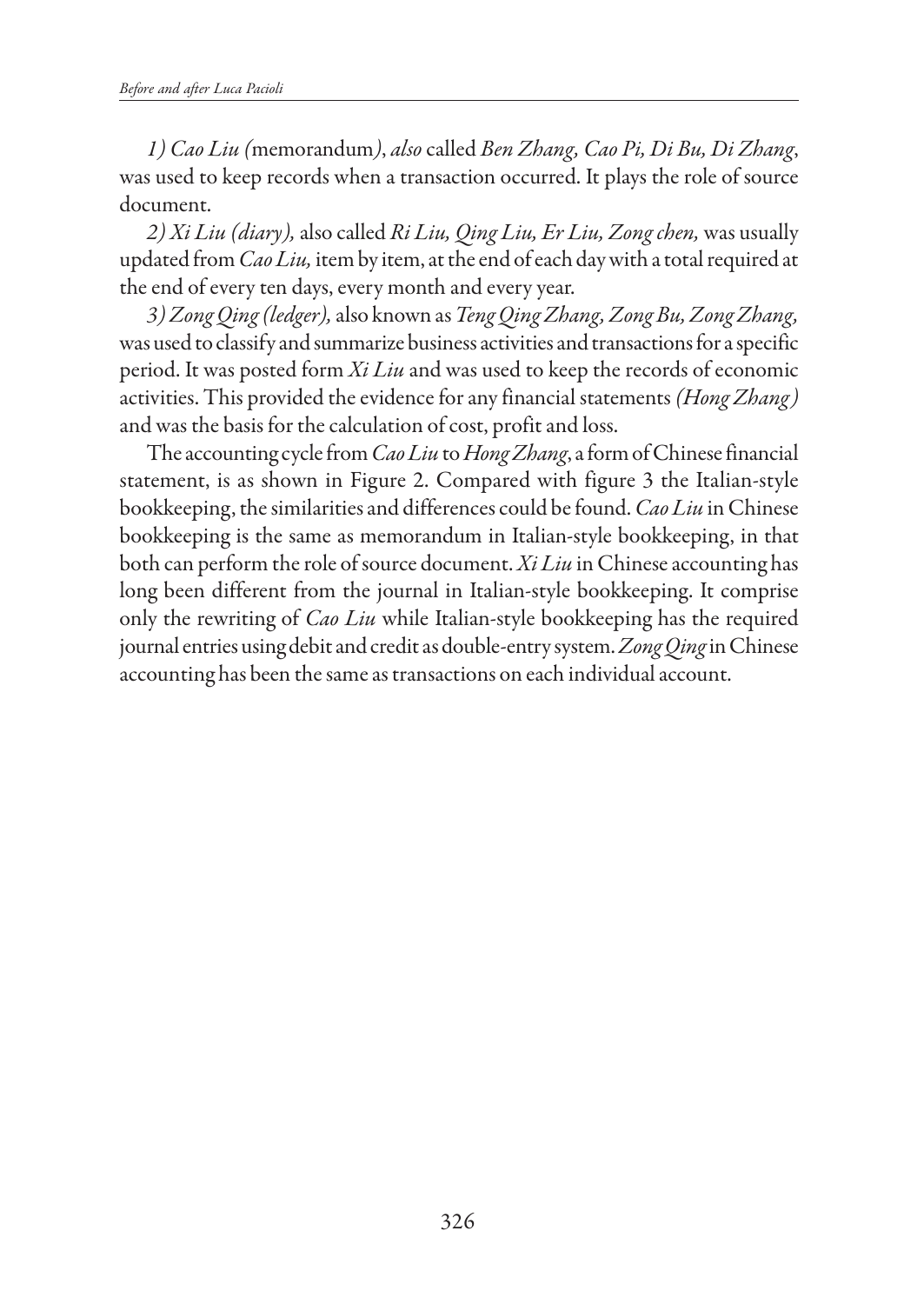

Figure 2 the accounting cycle from Cao Liu to Hong Zhang

Figure 3 the accounting cycle of Luca Pacioli



2. Recording symbols, accounts classification, basic equation, recording principle and underlying theory

*1) Shou*(receipt) and *Fu* (disbursement) were used as recording symbols in Chinese bookkeeping rather than Debit (Debito) and Credit (Credito) in Italianstyle bookkeeping.

2) In Chinese bookkeeping the account were classified into *Jin* (Receipt), *Jiao* (payment), *Cun* (keeping) and *Gai* (Owing) rather than Assets, Liability and Owner's Equity. This classification is based on the results of activities, not on the transaction contents. Depending upon the circumstances, silver (cash) can be either classified as an *Cun* (keeping) or *Gai* (Owing).

3) Under the Chinese double entry bookkeeping, the basic equation is:

*Jin* (receipt)- *Jiao* (payment) =*Cun* (keeping)- *Gai* (owing)

*Cun* (keeping)= *Gai* (owing)±*Lishi* (profit or loss)= *Gai* (owing)+ *Jin* (receipt)- *Jiao* (payment)

The basic equation of Italian-style double entry bookkeeping is:

Assets=liabilities + Owner's Equity

4) The recording principle of Chinese double entry bookkeeping was as follows: *Shou* (receipt) and *Fu* (disbursement) must appear at the same time and the respective amounts must be equal. Transactions recorded in the *Jin* (receipt) and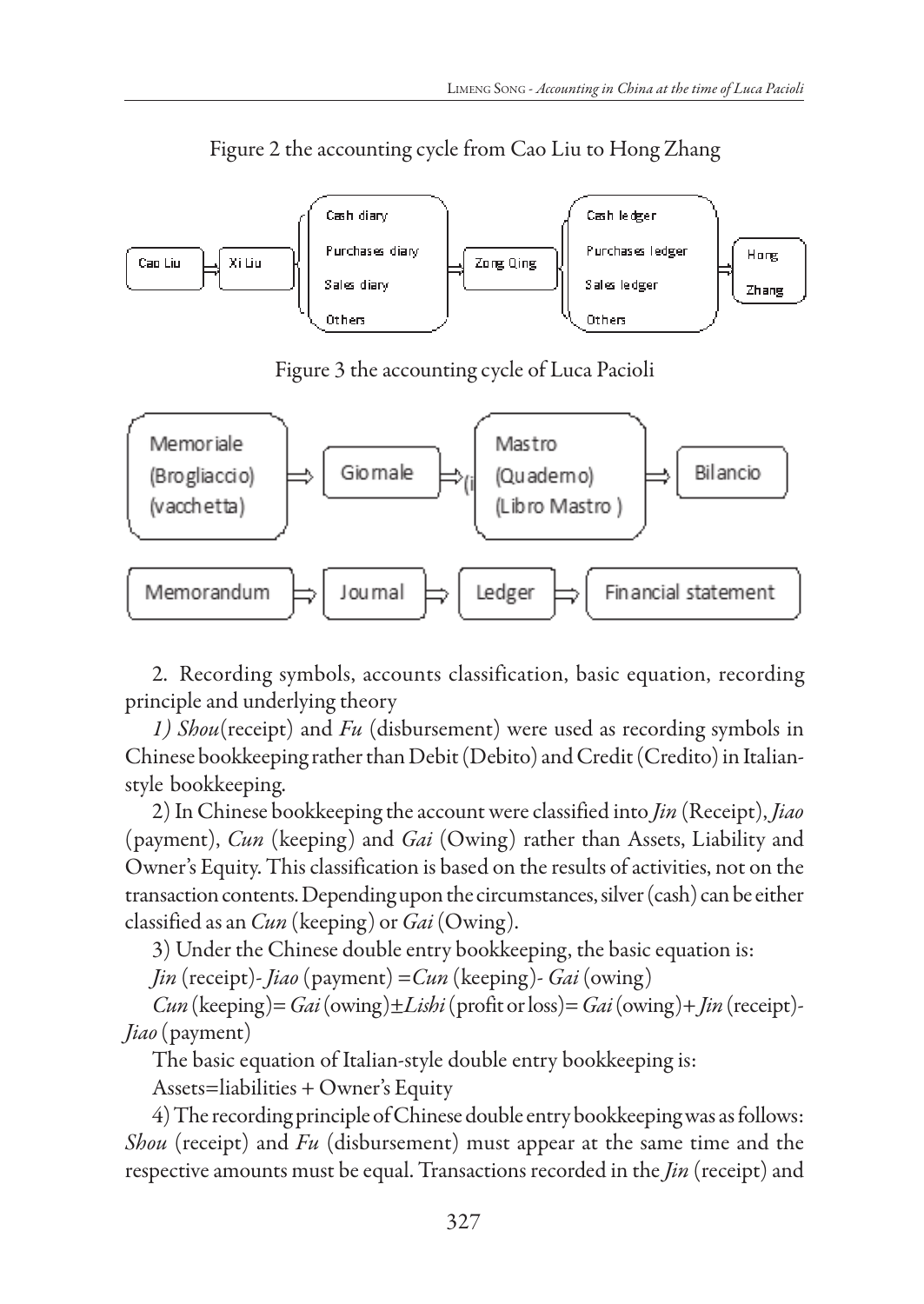*Gai* (owing) accounts are always on the receipt side; on the other hand, transactions recorded in *Jiao* (payment) and *Cun* (keeping) accounts are always on the Payment side. Only increases in *Jin* (receipt), *Jiao* (payment), *Cun* (keeping) and *Gai* (owing) are recorded. If there is a decrease in these accounts, for example, sales returns, then this may be regarded as a decrease in *Jin* (receipt), and the following journal entry is prepared:

*Shou* (Receipt): silver (cash) from on hand (Owing account)

*Fu* (disbursement): silver (cash) on inventory (keeping account)

Therefore, a decrease in *Jin* (receipt) can be recorded as an increase in *Cun* (keeping) account and a sales return is treated as a purchase.

5) The underlying theory of the originality of Italian-style bookkeeping is that of personification. The personification of accounts lies at the very root of doubleentry. The first accounts were open to debtors and creditors. Their heading, 'deve dare'(shall give) and 'deve avere'(shall have), were then transferred to accounts for merchandise, for expenses, and finally to all accounts. However, the basic principle of Chinese double-entry bookkeeping is that silver (cash) inflows should be equal to silver (cash) outflows. Cash acted as a medium flowing from one account to another. If cash flows out, the Chinese called it '*Fu*' (disbursement); simultaneously, it should flow into an account which the Chinese called '*shou* (receipt) '. *Shou* (receipt) and *Fu* (disbursement) must appear at the same time and the respective amounts must be equal. There is an exception to this principle for transactions related to cash and bank deposits. When cash is received from sales, it is recorded as '*Fu* (disbursement): cash on hand'. When the cash is spent on a purchase, it is recorded as '*Shou* (receipt): cash on hand'.

| Accounts classification                | Chinese double entry bookkeeping  |                                 | Italian-style double entry bookkeeping |          |
|----------------------------------------|-----------------------------------|---------------------------------|----------------------------------------|----------|
|                                        | <i>Shou</i> (receipt)<br>Increase | $Fu$ (disbursement)<br>Decrease | Debit<br>Increase                      | Credit   |
| <i>Jin</i> (receipt)<br>Jiao (payment) |                                   | Increase                        | Increase                               | Decrease |
| $Cun$ (keeping)                        |                                   | Increase                        | Increase                               | Decrease |
| Gai (owing)                            | Increase                          |                                 | Increase                               | Increase |

Figure 4 Comparison of traditional Chinese-style bookkeeping with Italianstyle bookkeeping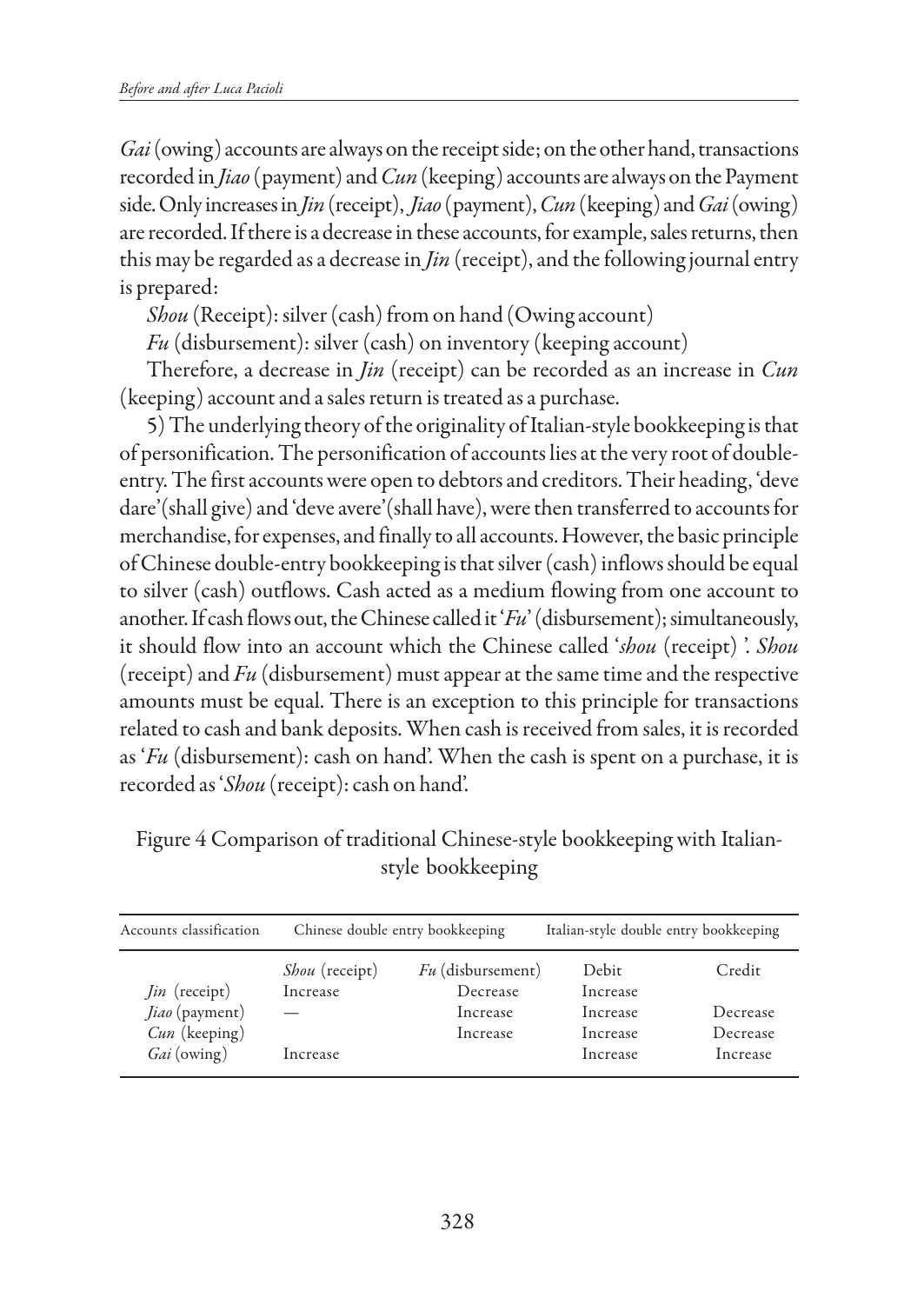## Conclusion

China had numerous accounting innovations during its long history, including the accounting system of the *Westem Zhou* Dynasty and the *Bi-Bu* system in the *Tang* Dynasty. These systems represent contributions of Chinese accounting to world accounting. Chinese accounting also had a significant influence on accounting development in other Eastern cultures ( Jong, 1979), for example, in Japan and Korea. But Chinese bookkeeping methods before the 20th century were primarily the products of the small-scale, feudal economy. They were developed in an environment that required record keeping for relatively simple economic activities. The process of accounting change was extremely slow because commercial activities were de-emphasized and the precondition for accounting improvement simply did not exist. No matter how frequent the change of dynasty, China remained a closed society to the outside world with the Emperor as the paramount ruler. The primary purpose of accounting was to keep track of the flows of the Emperor's wealth and the state's properties. Economic efficiency was never a concern to the rulers of China in its thousands of years of history.

Eventually, changes in Chinese society brought about the need for accounting transformation. Starting from the mid-Ming Dynasty (the time of Luca Pacioli), private commercial activities gradually grew in China and led to the emergence of privately owned, handicraft workshops, commercial centers and cities, and foreign trade (Lin et al., 1983). A free employment relationship, different from the feudal system, arose within these newly founded private businesses, which further spurred the development of commercial activities. With the economy growing and business transactions becoming more complicated, traditional Chinese bookkeeping revealed some severe weaknesses, such as the lack of integrated account systems, inconsistent account classifications, irregular account forms, different bookkeeping labels, poor organization of books, ambiguous recording rules, and difficulties in teaching and learning (Lin, 1992). By the middle of the 19th century, the need for accounting reform arose, and people began to study Western accounting as an alternative. It was in this environment that Italian-style bookkeeping was introduced to China.

Accounting historians generally agree that bookkeeping is an important tool of accounting and that the invention and adoption of particular bookkeeping system is influenced by many factors, including technological development, economic growth and cultural norms (Littleton and Yamey, 1956). The major reasons that resulted in Chinese bookkeeping falling behind Italian-style bookkeeping can be summarized as 'ultrastable structure of Chinese society' ( Jin,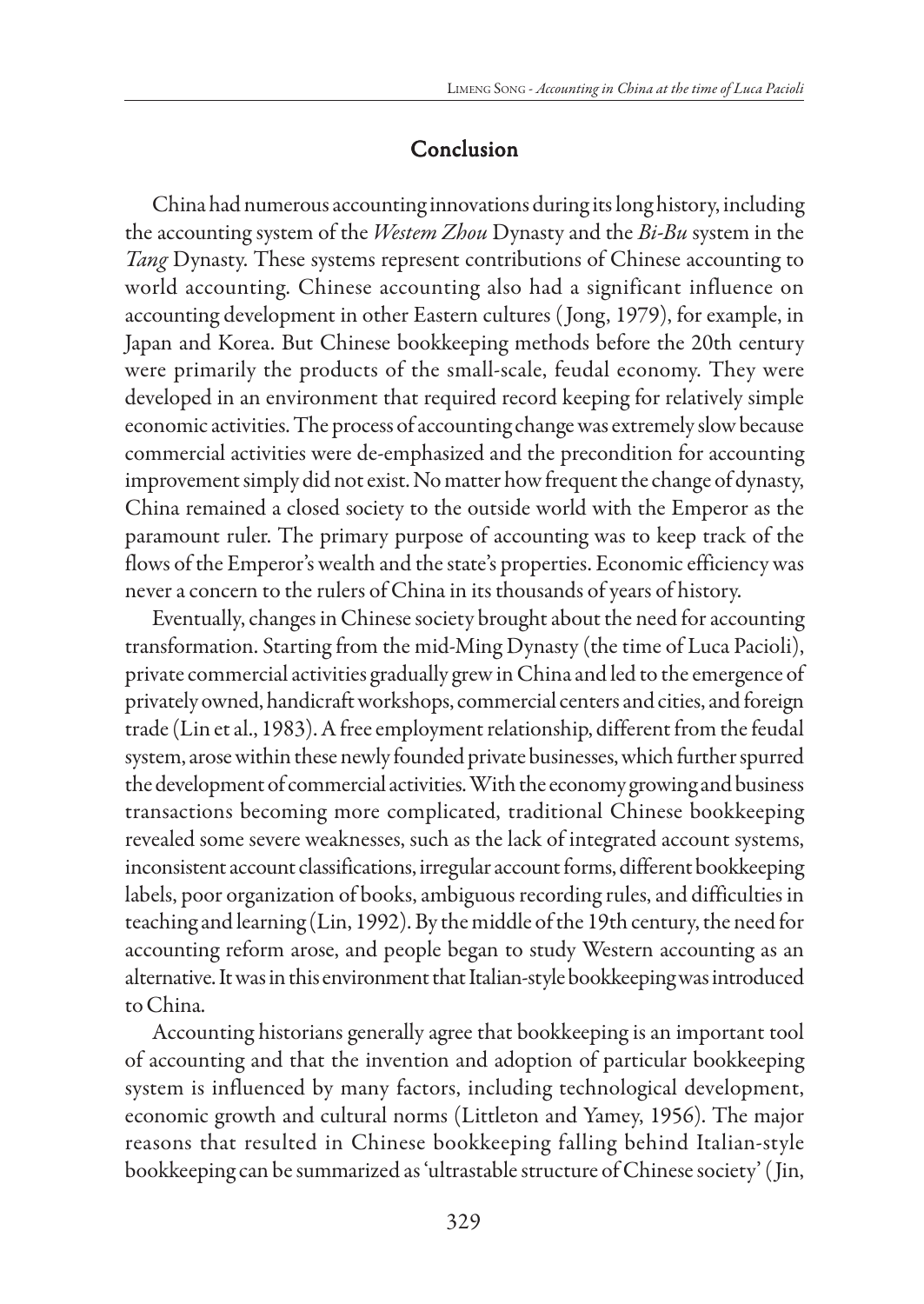1992), or 'integration structure of Chinese patriarchal clan system', which essentially differ from the European social structure. This 'ultrastable structure' was consist of state structure and family structure, and bureaucratic system that principally was composed of scholar-bureaucrats, culture structure featuring Confucianism and dominant agriculture economic structure, these three interplayed and maintained the social equilibrium so as to constitute a stable state structure in China's feudal society period. Based on the Confucianism, the powerful patriarchal system closely integrated with the state structure to keep highly centralization and attain the forceful control to Chinese society. As results of the 'ultrastable structure', China feudal society had lasted more than 2, 000 years and the nation and its culture was uniform and successive for a long time, in which Chinese created the magnificent Eastern culture, but sank into the circulation of developmentdestruction<sup>6</sup> and chronically stagnated. This stagnant 'ultrastable structure' that imposed restrictions on development of commerce and other social progress is the substantive reason of Chinese bookkeeping falling behind Italian-style bookkeeping at the time of Luca Pacioli.



Figure 5 The isostructuralism of Chinese state structure and family structure (the ultrastable structure of Chinese society)

For the sake of maintaining highly centralization, the emperor had to keep equilibrium of the 'ultrastable structure', and then merchants were deemed to one

<sup>6</sup> In general, every 200-300 years, the Chinese peasant uprising destroyed the old dynasty and established a new dynasty. In the initial period of every dynasty, new emperors wanted to strengthen their powers and so they started economic and social reforms based on the 'ultrastable structure of Chinese society'. After a period of time, things became fixed, and the economic and social conditions worsened, followed by the peasant uprising that severely destroyed the development of economy, science and technology .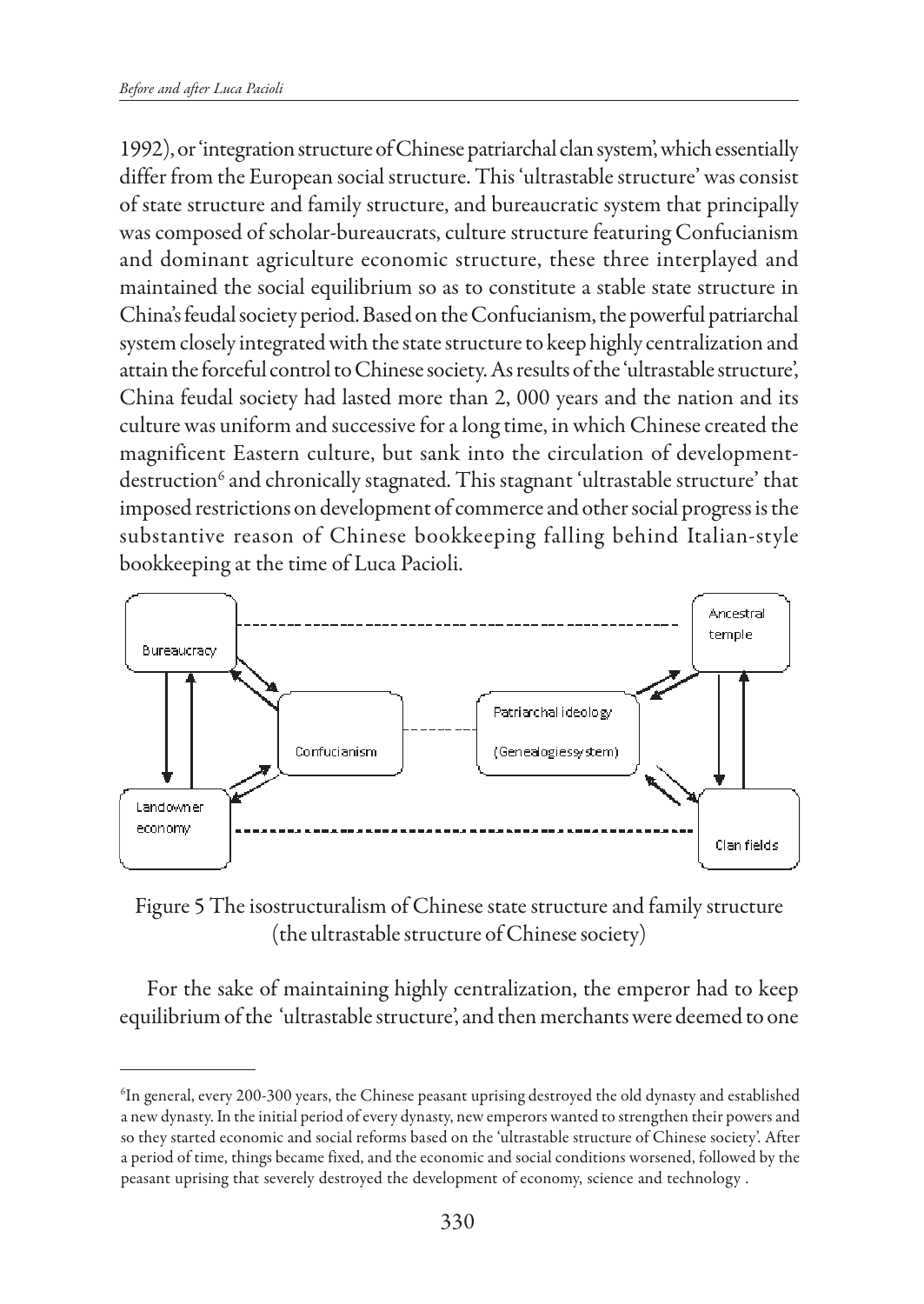of the ultimate threats to the authoritarianism because the prosperity of private capital likely lead to form the new social strata that is going to destroy the old social structure. Therefore, the Policy of 'Emphasizing Agriculture while Restraining Commerce' almost is the fundamental national policy of all Chinese dynasties. In the political systems, the government discriminate against merchants, for example, in the early period of West Han Dynasty the law expressly provided that the merchants and their descendants cannot become bureaucrat, ride and wear silk clothes. In the meantime, because of the domination of Confucius Philosophy in the Chinese feudal society, gentlemen were not allowed to speak about money; otherwise they would be regarded as mean. Confucius believed business was motivated by avarice. He preferred agriculture to business. Although he was an accountant, he believed it was an unworthy occupation - especially for higher-ups (Aiken and Lu, 1998). Indeed, Confucianism puts business on the lowest rung of society. In some dynasties, merchants were even classified as criminals. They were forced to serve in the army along the border areas. The most important control means to the development of private commerce was official commerce and handicraft system that was unique to China, which monopolized the primary trading market and operation of salt, iron and other minerals, mintage and important implements of production. For example, the flourishing foreign trade, developed manufacturing industry of Ming Dynasty principally was operated by the official commerce and handicraft system, although the system was economically inefficient and corrupt. Even as it is, the private commerce and handicraft tenaciously developed in Ming Dynasty, and generated some great merchants in some special regions, but the feudal China never had a vigorous class of economic entrepreneurs independent of the government, which was great different from contemporaneous European society, for example: 'I mercanti … mantengano le Repubbliche (the merchants are mainstay of the Republic)'(Luca Pacioli, 1494). All of these conditions continued to obstruct the development of non-government accounting in China, particularly in the later years of the *Ming* and *Qing* Dynasties (1369-1911) (Meng, 1957; Xu, 1955).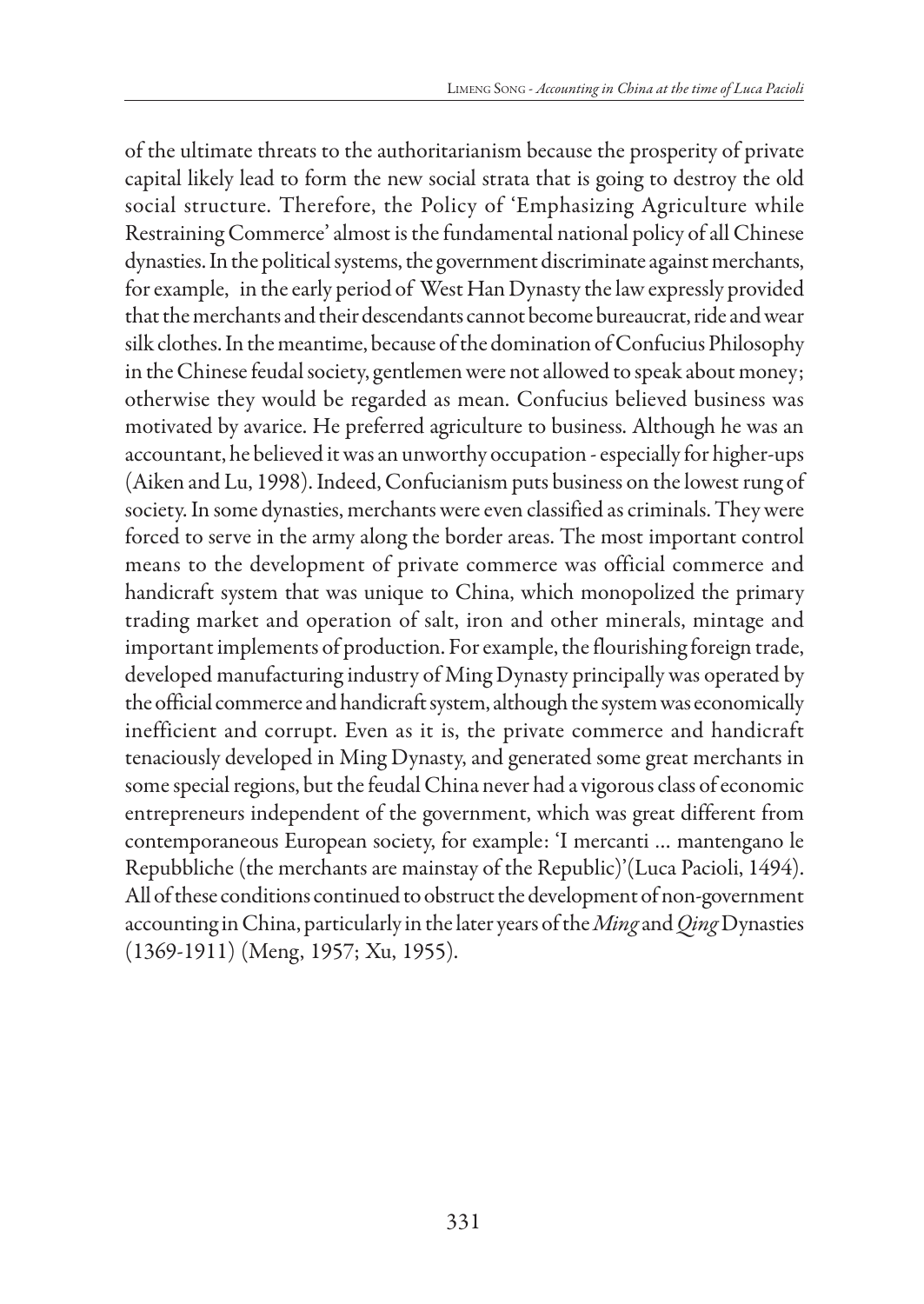# BIBLIOGRAPHY

- Aiken, M. and Lu, W. 1998. *Cultural and Administrative Antecedents of Financial Disclosure in Modern China,* Atlanta, GA: Academy of Accounting Historians Meeting.
- Chatfield, Michael. 1977. *A History of Accounting Thought.* Huntington, New York: Robert E. Krieger Publishing Company.
- David Jacoby. 2006. *Marco Polo, His Close Relatives, and His Travel Account: Some New Insights,* Mediterranean Historical Review Vol. 21, No. 2, December 2006.
- Digby, Simon. 1982. *The Currency System. In The Cambridge Economic History of India,* vol. 1, edited by Tapan Rayachaudhuri and Irfan Habib. Cambridge: Cambridge University Press.
- Geoff Wade. 2008. *Engaging the South: Ming China and Southeast Asia in the Fifteenth Century.* Journal of the Economic and Social History of the Orient 51, 2008.
- Guo Daoyang. 1982. *Chinese accounting history* vol.1, (in Chinese), Beijing: china finance and economics publishing house.
- Guo Daoyang. 1988. *Chinese accounting history* vol.2, (in Chinese), Beijing: china finance and economics publishing house.
- Guo Daoyang. 2008. *Accounting history Research* vol.3, (in Chinese), Beijing: china finance and economics publishing house.
- Guy, John S. 1986. *Oriental Trade Ceramics in South-East Asia,* Ninth to Sixteenth Centuries. Singapore: Oxford University Press.
- Hamilton, Gary G. 1985. *Why No Capitalism in China? Negative Questions in Historical, Comparative Research.* In Andreas E. Buss, ed., Max Weber in Asian Studies. Leiden: E. J. Brill.
- Huang, Ray. 1974. *Taxation and Governmental Finance in Sixteenth-Century Ming China.* Cambridge: Cambridge University Press.
- Jing Guanto, Liu Qingfeng. 1992. *The Cycle of Growth and Decline- On the Ultrastable Structure of Chinese Society*. Hong Kong: The Chinese University Press.
- Jong, Hyeonhuh. 1979. *The Traditional Accounting System in the Oriental Countries,* The Academy of Accounting Historians Working Paper Series, Vol. 2, 1979.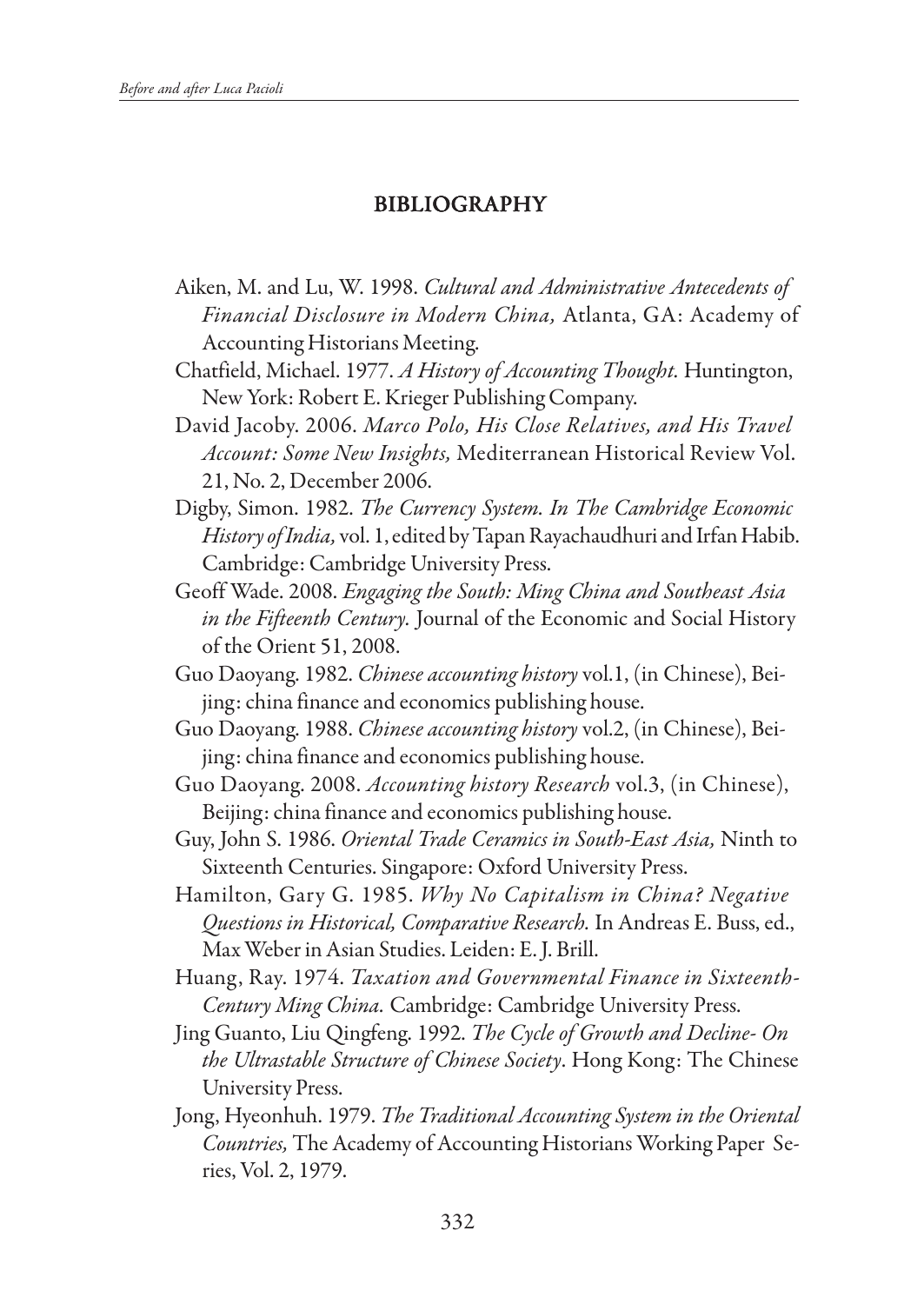- Lin, Z. Jun. 1992. *Chinese Double-entry Bookkeeping Before the Nineteenth Century,* The Accounting Historians Journal. The Academy of Accounting Historians, Vol. 19, No. 2, December, 1992.
- Littleton, A. C., and B. S. Yamey. 1956. *Studies in the History of Accounting. Homewood,* Ill.: Richard D. Irwin.
- Littleton, Ananias Charles. 1966. *Accounting Evolution to 1900,* (1933), New York: Russell & Russell , 1966.
- Lopez, Robert, Harry Miskimin, and Abraham Udovitch. 1970. *England to Egypt, 1350-1500: Long-term Trends and Long-distance Trade.* In Studies in the Economic History of the Middle East from the Rise of Islam to the Present Day, edited by M. A. Cook. London: Oxford University Press.
- Luca Pacioli. 1494. *Summa de arithmetica, geometria, proportioni et proportionalita,* Venezia
- Ma Huan. 1970. Ying-yai sheng-lan: *The Overall Survey of the Ocean's*
- *Shores.* Translated by J. V. G. Mills. Cambridge: Cambridge University Press Maxwell Aiken, Wei Lu.1993. *Historical Instances of Innovative Acco-*
- *unting Practices Practices in The Chinese Dynasty and Beyond,* The Accounting Historians Joumal, Vol. 20, No. 2, December ,1993.
- Meng, Shen. 1957. *History of the Ming Dynasty,* Taipei.
- Norwich, John Julius. 1996. *Byzantium: The Decline and Fall.* New York: Alfred A. Knopf.
- Origo, Iris. 1957. *The Merchanto f Prato. Francescod i Marco Datini 1335- 1410.* New York: Alfred A. Knopf.
- Ray, Haraprasad. 1987. *An Analysis of the Chinese Voyages into the Indian Ocean During the Early Ming and their Raison d'Etre.* China Report 23(1).
- Robert Gardella. 1992. *Squaring Accounts: Commercial Bookkeeping Methods and Capitalist Rationalism in Late Qingand Republican China.* The Journal of Asian Studies, Vol. 51, No. 2, May, 1992.
- Simon S. Gao and Morrison Handley-Schachler. 2003. *The influences of Confucianism, Feng Shui and Buddhism in Chinese accounting history.* Accounting, Business & Financial History, Vol. 13, Issue 1, March, 2003.
- Shimin Chen. 1998. *The Rise and Fall of Debit-Credit Bookkeeping in China: History and Analysis,* Accounting Historians Joumal Vol. 25, No, 1 June 1998.
- Weber, Max. 1951. *The Religion of China.* New York: Macmillan.
- Weber, Max. 1961. *General Economic History.* Frank H. Knight, trans. New York: Collier Books.